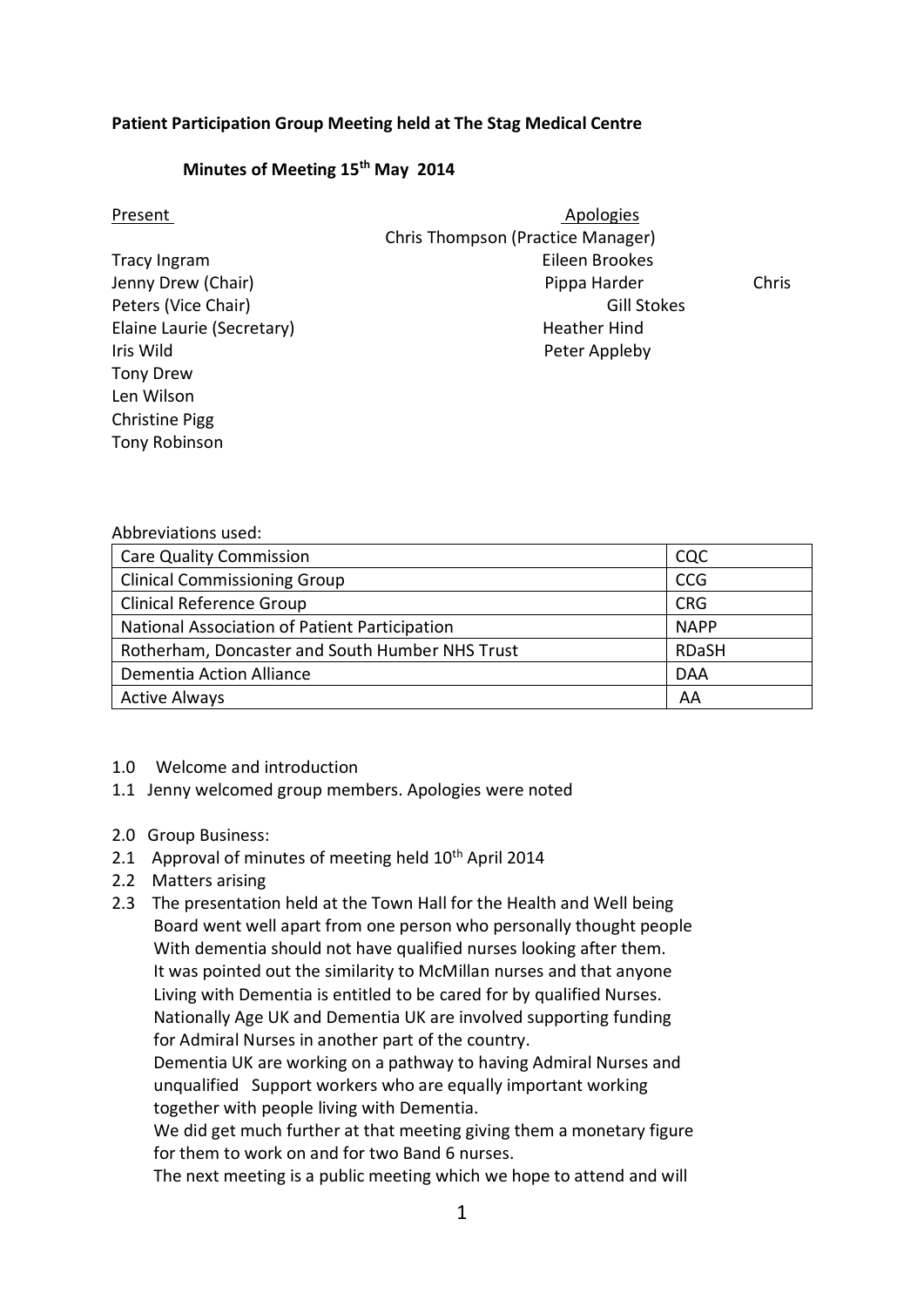hear what has developed regarding Admiral Nurses and also write to Councillor Wyatt and Chris Edwards from the CCG to get their response. And that is has much as we can do at the moment.

2.4 The PPG group were going to raise funds for a screen for Rose Court. Since discussing it with Chris he assures us there is funding within the Practice for a screen and will discuss it with the practice and there will be an update at the next meeting.

 Iris was talking with a lady who commented it would be nice to have a Screen like the Stag surgery and Iris informed her there was going to be one installed. She also enquired of the pictures if they were for sale And Iris said they were. Pippa will be organising new pictures, and the cost of the ones on display at the moment in the surgeries will be put at the side of the picture.

 Updates on the pictures and where the money will be spent could be at the next meeting.

 Knitted chicks were sold at the surgeries and £20 was raised for Talking Newspaper who are desperate for funds. We will carry on raising money for our charities at our Flu Days but we are first and foremost not a fund Raising group.

- 3.0 Admiral Nurse Development-Len Wilson:
- 3.1 Was covered at beginning of this meeting.

4.0 PPG Awareness week 2<sup>nd</sup> to 6<sup>th</sup> June-Jenny Drew:

4.1 Notices have been put on the notice boards at Stag and Rose Court Surgeries included the items we have done i.e. pictures at Rose Court To make the surgeries more welcoming. The automated doors installed. Recommendation to change the appointment system which seems to be working better. (The tell us what you think boxes) which we have not had anything in this month.

 During that week we are going to do a Health promotion event, Healthy eating and Healthy drinking and encouraging patients to join us, Tony Drew has displayed a poster to encourage more virtual members to join. Jenny is to talk to Nurse Jean Toner in regards to what she wants the PPG volunteers to say and do on those days. Also if the Nurses could be involved in the Health awareness week which is linked to Cardio Vascular information for patients. Doctors would like to know of any patients under 55 who may have blood pressure problems and need monitoring. Monitors can be bought for approximately £10 or borrowed from the Surgeries.

 Display boards will be put up with information with example how many units of drink and fat intake etc. The boards will come down on the Friday when we have finished.

 Health Trainers and nurses will try to be available on those days but it is their busy time in surgery.

Volunteers will be briefed beforehand.